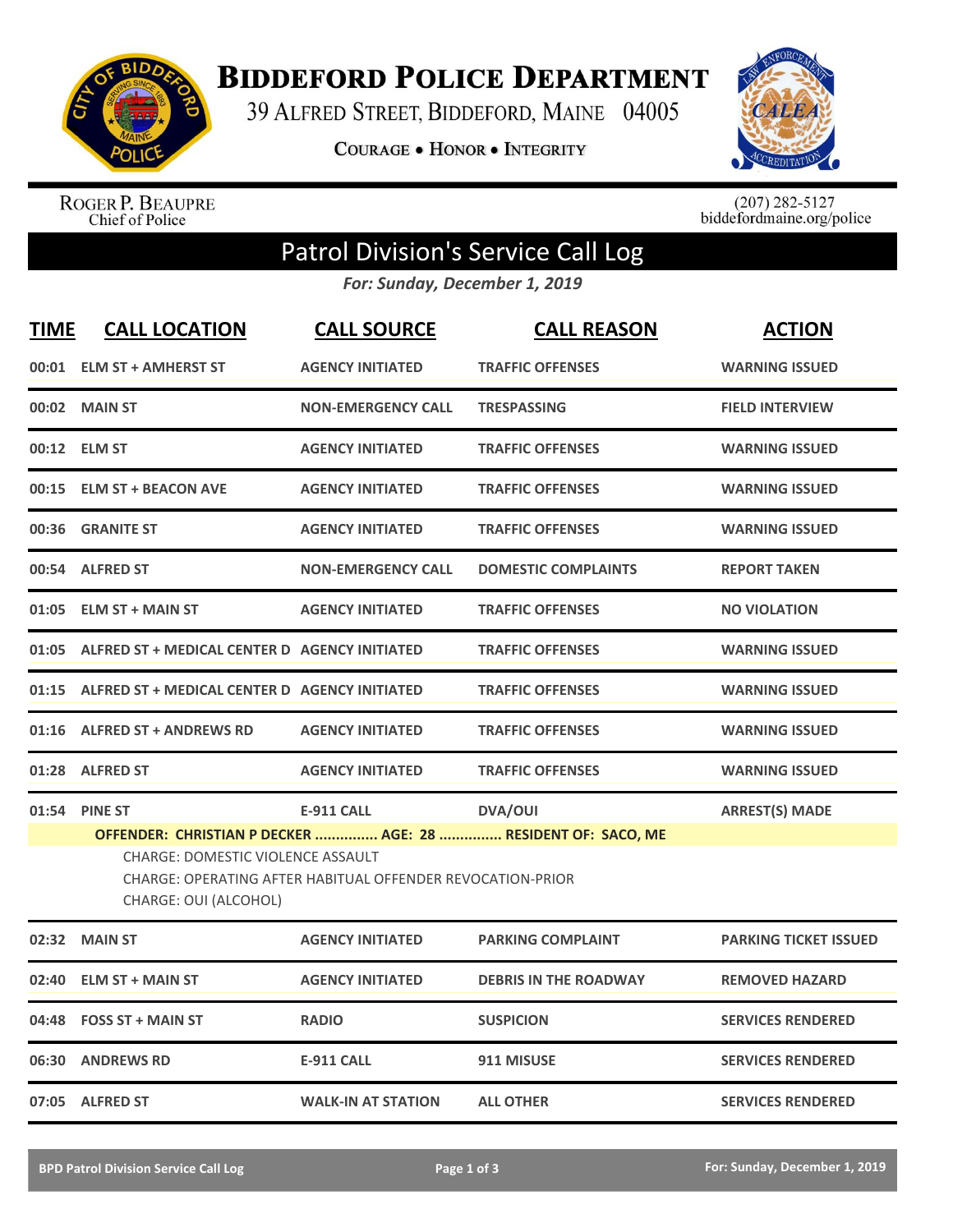| <b>TIME</b> | <b>CALL LOCATION</b>                               | <b>CALL SOURCE</b>        | <b>CALL REASON</b>                                                                           | <b>ACTION</b>                |
|-------------|----------------------------------------------------|---------------------------|----------------------------------------------------------------------------------------------|------------------------------|
|             | 07:29 ALFRED ST                                    | <b>NON-EMERGENCY CALL</b> | <b>COURT ORDERED CHECK IN</b>                                                                | <b>SERVICES RENDERED</b>     |
|             | 07:41 POOL ST                                      | <b>NON-EMERGENCY CALL</b> | ATTEMPTED/THREATENED SUICIDE SERVICES RENDERED                                               |                              |
|             | 08:33 WESTERN AVE<br><b>CHARGE: WARRANT ARREST</b> | <b>NON-EMERGENCY CALL</b> | <b>WARRANT ARREST</b><br>OFFENDER: WILLIAM ARTHUR SMART  AGE: 41  RESIDENT OF: BIDDEFORD, ME | <b>ARREST(S) MADE</b>        |
|             | 09:18 CHAPEL ST                                    | <b>WALK-IN AT STATION</b> | <b>ESCORTS / RELAYS</b>                                                                      | <b>SERVICES RENDERED</b>     |
|             | 09:22 LESTER B ORCUTT BLVD                         | <b>AGENCY INITIATED</b>   | <b>ANIMAL COMPLAINT</b>                                                                      | <b>SERVICES RENDERED</b>     |
|             | 10:31 MT PLEASANT ST                               | <b>E-911 CALL</b>         | 911 MISUSE                                                                                   | <b>WARNING ISSUED</b>        |
|             | 10:45 GREEN ST                                     | <b>NON-EMERGENCY CALL</b> | <b>BURGLARY OF A MOTOR VEHICLE</b>                                                           | <b>REPORT TAKEN</b>          |
| 10:55       | <b>ALFRED ST</b>                                   | <b>NON-EMERGENCY CALL</b> | <b>CIVIL COMPLAINT</b>                                                                       | <b>CIVIL COMPLAINT</b>       |
|             | 11:00 GRAHAM ST                                    | <b>NON-EMERGENCY CALL</b> | <b>MENTAL ILLNESS CASES</b>                                                                  | <b>SERVICES RENDERED</b>     |
|             | 11:10 WENTWORTH ST                                 | <b>NON-EMERGENCY CALL</b> | <b>ALL OTHER</b>                                                                             | <b>NO ACTION REQUIRED</b>    |
|             | 11:14 ALFRED ST                                    | <b>WALK-IN AT STATION</b> | <b>COURT ORDERED CHECK IN</b>                                                                | <b>SERVICES RENDERED</b>     |
|             | 11:38 WENTWORTH ST                                 | <b>WALK-IN AT STATION</b> | <b>HARASSMENT</b>                                                                            | <b>SERVICES RENDERED</b>     |
| 11:47       | <b>MAIN ST</b>                                     | <b>NON-EMERGENCY CALL</b> | <b>ARTICLES LOST/FOUND</b>                                                                   |                              |
| 12:23       | <b>ELM ST + GOOCH ST</b>                           | <b>AGENCY INITIATED</b>   | <b>TRAFFIC OFFENSES</b>                                                                      | <b>WARNING ISSUED</b>        |
| 12:23       | <b>MARINER WAY</b>                                 | <b>E-911 CALL</b>         | 911 MISUSE                                                                                   | <b>NEGATIVE CONTACT</b>      |
|             | 12:57 ALFRED ST                                    | <b>E-911 CALL</b>         | 911 MISUSE                                                                                   | <b>NEGATIVE CONTACT</b>      |
|             | 14:40 ALFRED ST                                    | <b>NON-EMERGENCY CALL</b> | <b>CHECK WELFARE</b>                                                                         | <b>SERVICES RENDERED</b>     |
|             | 14:48 POOL ST                                      | <b>NON-EMERGENCY CALL</b> | <b>PARKING COMPLAINT</b>                                                                     | <b>PARKING TICKET ISSUED</b> |
|             | 14:57 LANDRY ST                                    | <b>NON-EMERGENCY CALL</b> | <b>ANIMAL COMPLAINT</b>                                                                      | <b>NO ACTION REQUIRED</b>    |
|             | 15:23 SOUTH ST                                     | <b>E-911 CALL</b>         | 911 MISUSE                                                                                   | <b>SERVICES RENDERED</b>     |
| 15:38       | <b>MAIN ST + PARKVIEW CT</b>                       | <b>AGENCY INITIATED</b>   | <b>TRAFFIC OFFENSES</b>                                                                      | <b>NO ACTION REQUIRED</b>    |
|             | <b>15:56 WENTWORTH ST</b>                          | <b>WALK-IN AT STATION</b> | <b>CIVIL COMPLAINT</b>                                                                       | <b>CIVIL COMPLAINT</b>       |
|             | 16:47 ALFRED ST + ANDREWS RD                       | <b>AGENCY INITIATED</b>   | <b>TRAFFIC OFFENSES</b>                                                                      | <b>WARNING ISSUED</b>        |
|             | 17:01 ALFRED ST + BOULDER WAY                      | <b>AGENCY INITIATED</b>   | <b>TRAFFIC OFFENSES</b>                                                                      | <b>WARNING ISSUED</b>        |
| 17:23       | <b>MARINER WAY</b>                                 | <b>NON-EMERGENCY CALL</b> | <b>ASSAULT</b>                                                                               | <b>NO VIOLATION</b>          |